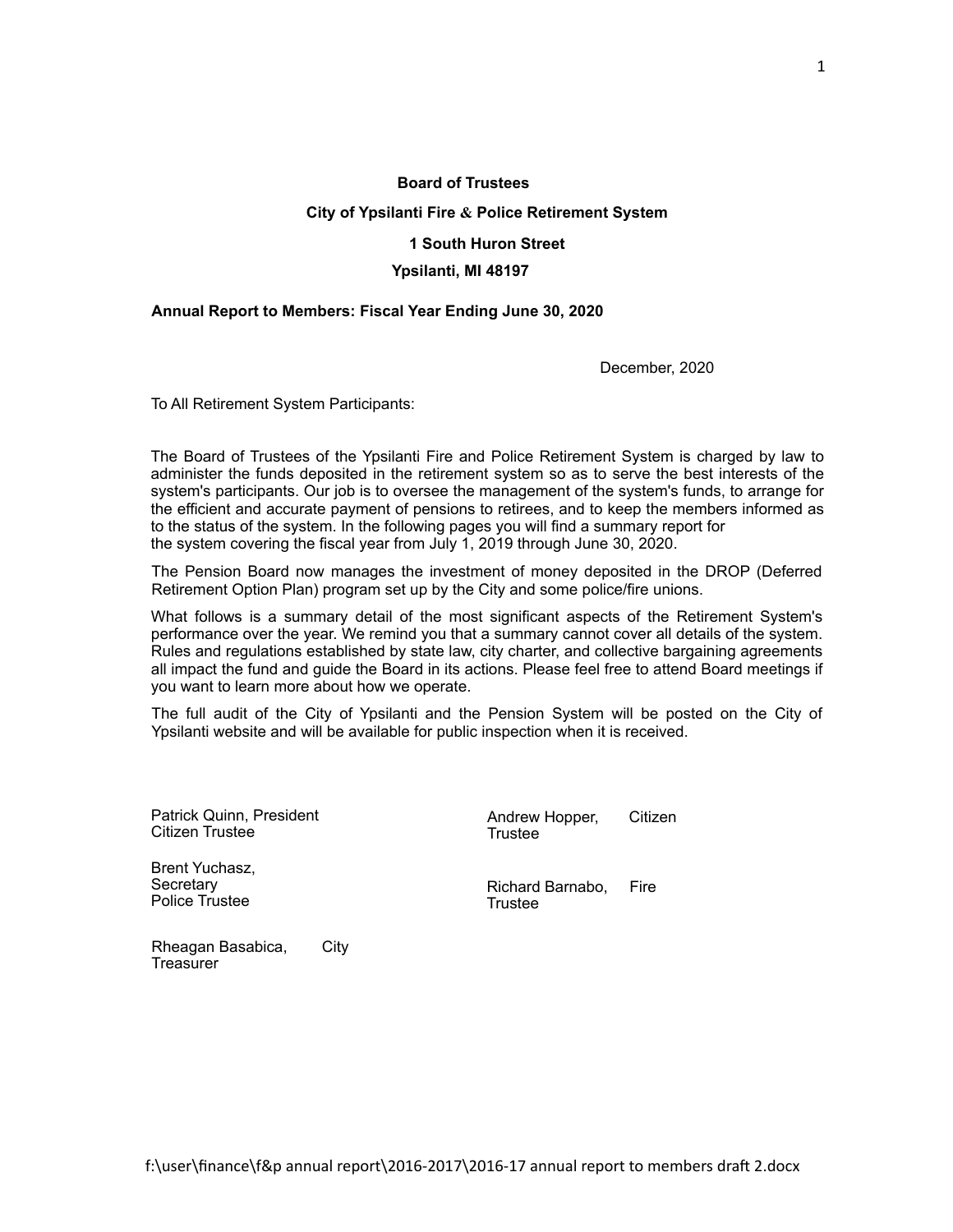## **Active Members and Beneficiaries**

| As of: June 30, 2020: | Retirees and beneficiaries receiving pensions: 118<br>Active members include DROP members: 49 |
|-----------------------|-----------------------------------------------------------------------------------------------|
| As of: June 30, 2019: | Retirees and beneficiaries receiving pensions: 118<br>Active members include DROP members: 48 |
| As of: June 30, 2018: | Retirees and beneficiaries receiving pensions: 119<br>Active members include DROP members: 39 |

# **Average Annual Pension Benefit**

| As of: June 30, 2020 | \$29.510 |
|----------------------|----------|
| As of: June 30, 2019 | \$27.879 |
| As of: June 30, 2018 | \$27.184 |

## **Minimum Pension Benefit**

Effective July 1, 2020 the Board Approved adjustments to keep the pension of long-time retirees from falling below the government-determined poverty level. This action makes the minimum pension being paid in 2020, \$14,507.00.

## **Total Annual Retirement Benefits Paid**

| As of: June 30, 2020 | \$3.482.912 |
|----------------------|-------------|
| As of: June 30, 2019 | \$3.289.766 |
| As of: June 30, 2018 | \$3.231.343 |

#### **Contribution Information**

| <b>Valuation Date</b> | <b>Payroll</b> | <b>Estimated Employer</b><br><b>Contribution</b> | <b>Annual Required</b><br><b>Contribution</b> |
|-----------------------|----------------|--------------------------------------------------|-----------------------------------------------|
| June 30, 2020         | \$3,204,912    | 67.42%                                           | \$2,292,341                                   |
| June 30, 2019         | \$3,171,434    | 65.09%                                           | \$2,190,001                                   |
| June 30, 2018         | \$2,794,588    | 68.34%                                           | \$2,026,129                                   |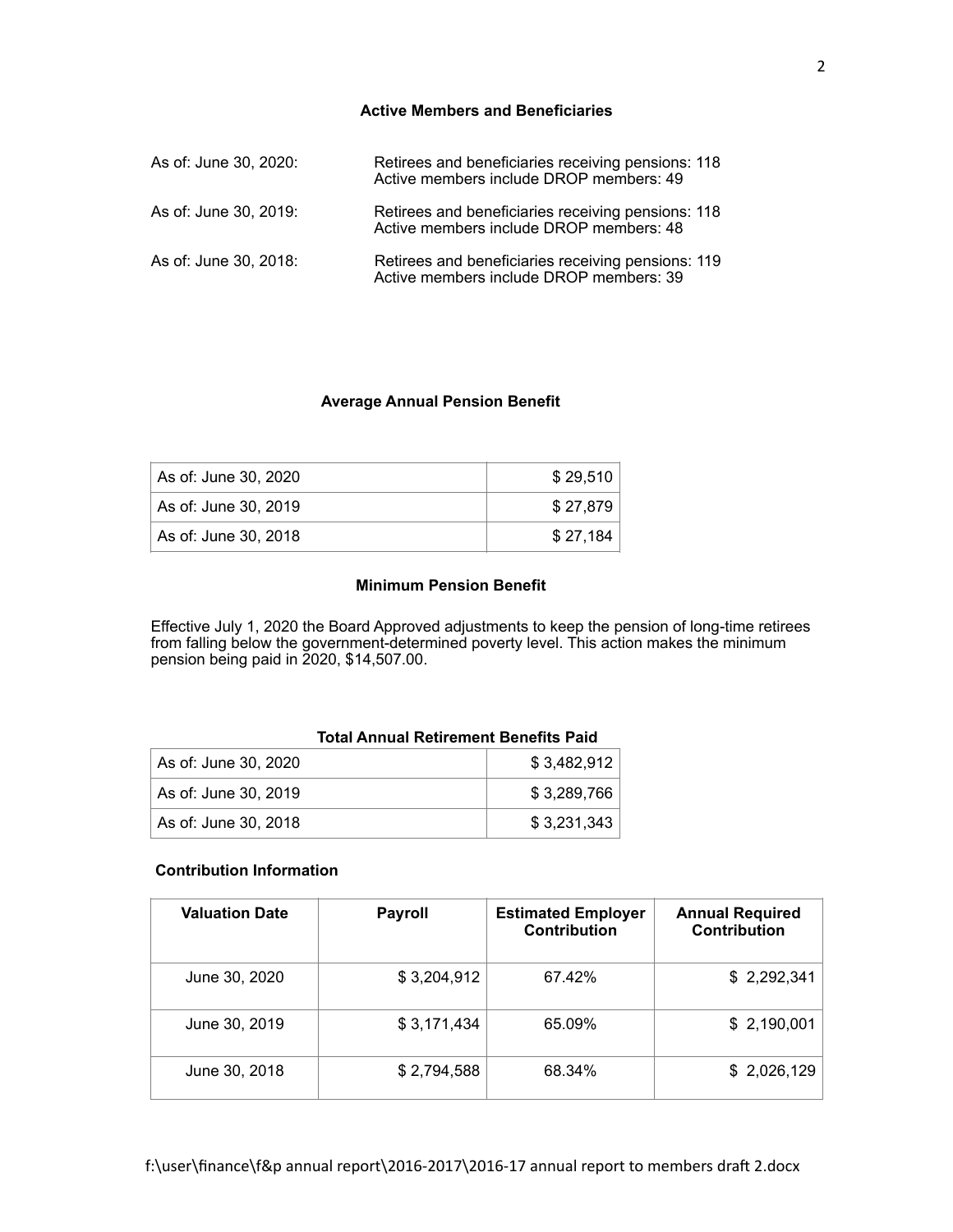Estimated Employer Contribution Breaks Down as:

| City's Normal Cost                       | 18.56% |
|------------------------------------------|--------|
| Less: Members' Contributions             | 6.95%  |
|                                          |        |
| Equals City's Net Normal Net Cost        | 11.61% |
| <b>Plus Unfunded Accrued Liabilities</b> | 55.81% |
| <b>Equals City Required Contribution</b> | 67.42% |

## **For the Fiscal Year 19-20, the City of Ypsilanti has contributed 100% of the Annual Required Contribution**

| Assumptions used by the Board for Actuarial Purposes:                  |                         |
|------------------------------------------------------------------------|-------------------------|
| 1. Assumed Rate of Investment Return:                                  | $7.0\%$                 |
| 2. Assumed Rate of Long Term wage inflation:                           | $3.0\%$                 |
| 3. Smoothing Method used to determine funding value of assets:         | 5 Years                 |
| 4. Amortization period used for funding actuarial accrued liabilities: | 18 years                |
| 5. Actuarial cost method:                                              | <b>Individual Entry</b> |
| Age                                                                    |                         |

# **Funded Ratio**

Using GASB Statements No. 67 and No. 68, Funded Ratio as of June 30, 2020, was 51.3%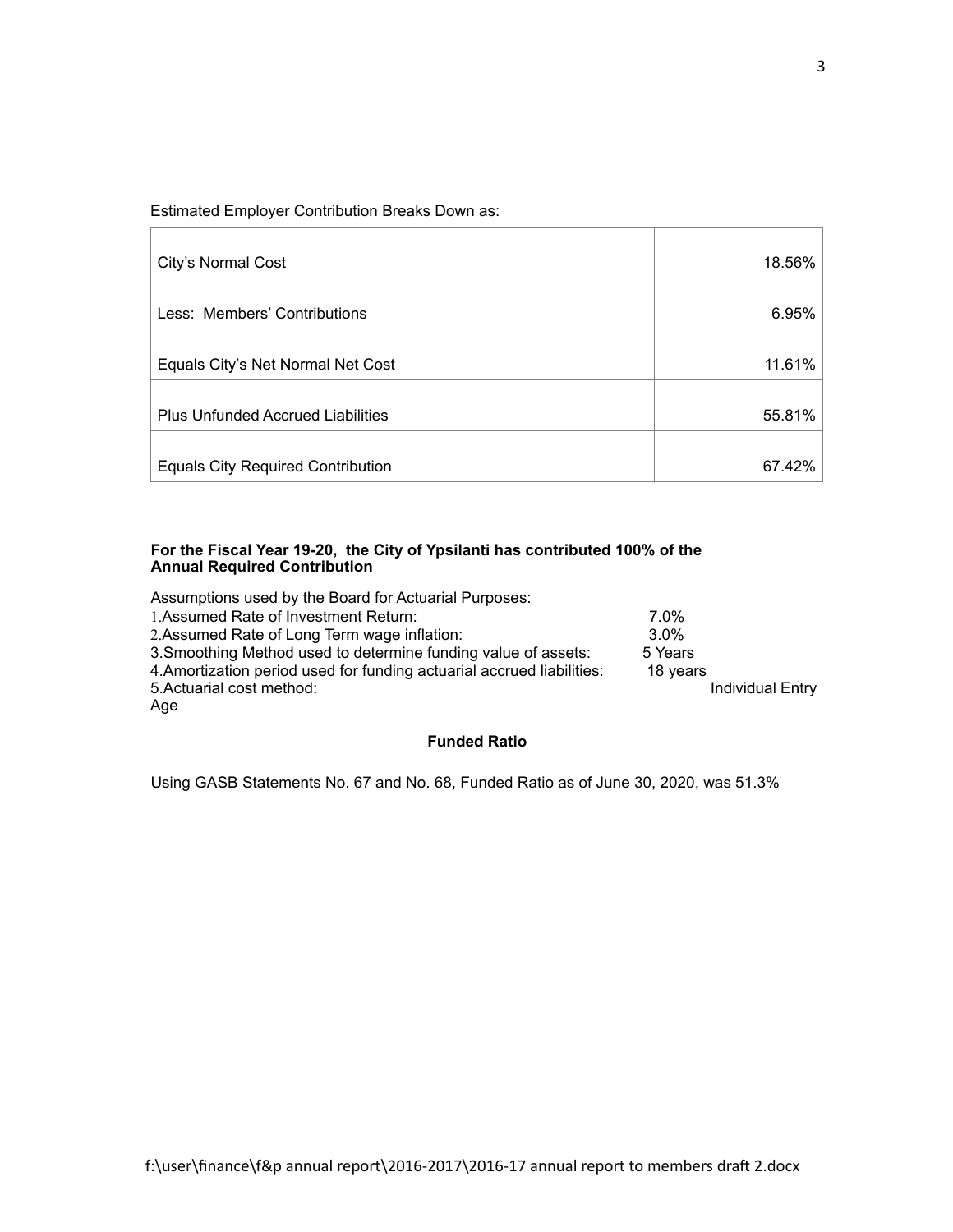# **Investment Fiduciaries of the Fund**

| Actuaries:                              | Gabriel, Roeder, Smith and Company                                                                                                                    |
|-----------------------------------------|-------------------------------------------------------------------------------------------------------------------------------------------------------|
| Auditors:                               | Rahman Robson<br><b>Certified Public Accountants</b>                                                                                                  |
| Financial Consultant:                   | Robert S. Diskin<br>Raymond James Financial Services                                                                                                  |
| Legal<br>Counsel:<br>Money<br>Managers: | VanOverbeke, Michaud $&$ Timmony, P.C.                                                                                                                |
|                                         | Essex Investment Management Co.<br>Stonebridge Capital Advisors.<br><b>Orleans Capital Management</b><br><b>Orleans Strategic Dividend Management</b> |
|                                         | First Eagle Overseas Fund                                                                                                                             |
| 1.1.1.1                                 |                                                                                                                                                       |

Mutual Funds:

# **Retirement Fund Market Value**

| Market Value-June 30,2020 | \$24.396.791 |
|---------------------------|--------------|
| Market Value-June 30.2019 | \$25.338.143 |
| Market Value-June 30,2018 | \$26.601.763 |

Investment Performance (net of fees) Fiscal Year 2019-2020: 3.56%

Investment Performance (net of fees) on a rolling calendar year basis:

|          | 1 Year 23.57% |
|----------|---------------|
| 3 Years  | 8.86%         |
| 5 Years  | 6.25%         |
| 7 Years  | 8.08%         |
|          |               |
| 10 Years | 8.98%         |